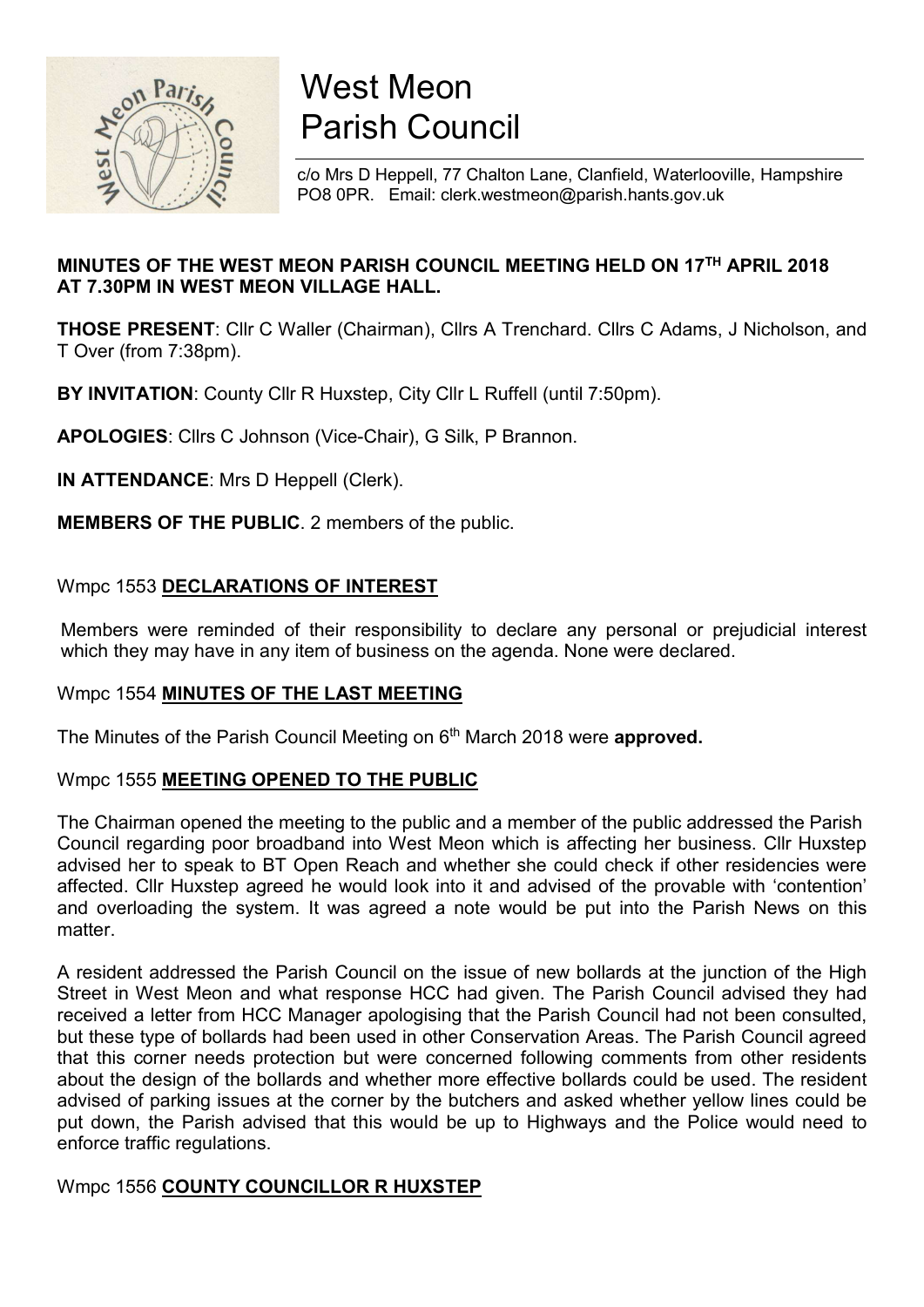Cllr R Huxstep confirmed HCC has suffered £10 million of damage on potholes following the 'Beast from the East' with £3 million from Central Government. HCC are using pothole busters but are not been given enough resources. Hampshire residents are encouraged to report potholes and road defects direct to the County Council at:

www.hants.gov.uk/transport/roadmaintenance/roadproblems.

Cllr Huxstep advised that HCC are backing a Government Scheme deposit return scheme to boost recycling of drinks bottles and cans. Government ministers have announced that all drinks containers in England, whether plastic, glass or metal,will be covered by the scheme.

Hampshire County Council are creating 40 electric vehicle charging points across the region for public sector bodies. It will benefit council operated transport, as the authority looks to bring in more electric vehicles into its fleet.

Cllr Huxstep advised that nearly all parents in Hampshire have secured one of their preferred primary school options for September this year. Figures released show that 98 per cent of parents were successful in getting their child, aged four to five, into one of their preferred schools for the next academic year.

Cllr Waller reported that the Milestone on the A32 at the top of the hill below Betty's field had been found but the plate had been broken, but on the other side the original  $18<sup>th</sup>$  century plate was still intact and should be re-installed.

### Wmpc 1557 CITY COUNCILLOR L RUFFELL

Cllr L Ruffell advised that his report had been sent to the Clerk, who confirmed it had been circulated. Cllr Ruffell reported that WCC continues its zero tolerance approach to fly-tipping in the District and have successfully prosecuted two men, one for dumping 1,400kg of asbestos cement roofing in a car park at Beacon Hill Nature Reserve in Warnford on or before 23rd June, 2017. In the other case, fly-tipping a quantity of paint cans, wood, metal, plastic sheeting, packaging and garden waste had been deposited at Wheely Down Lane, Warnford in the South Downs National Park on or before 18 July 2016. The waste entirely blocked the lane, preventing access by traffic.

WCC have announced the purchase of Coventry House, Barfield Close to enable the Council to expand the Park & Ride parking scheme in the city.

Cllr Ruffell reported that WCC is supporting residents taking their first steps on the housing ladder through Myhome - the Partnered Home Purchase Scheme launched this month. The pilot scheme offers residents the chance to choose an open-market home which the Council buys. Interested applicants who meet the eligibility criteria can make an online application to Winchester City Council. To register for myhome call 01962 848075. Further information regarding the terms and conditions is available on www.winchester.gov.uk/myhome.

#### Wmpc 1558 CLERK'S REPORT

The Clerk reported that the internal end of year audit is to be carried out on 18<sup>th</sup> April 2018 and Littlejohn have been appointed as Hampshire external auditors. The external audit is due for return on 11<sup>th</sup> June 2018.

The Clerk advised that she had received notification from Cllr Tony Prowse that he has resigned from the Parish Council and the Clerk has notified Democratic Services at WCC, who had advised that the Parish Council will need to go through the co-option process. It was agreed that the Parish Council would advertise the vacancy for a Councilor on the noticeboard and website.

The Clerk has reported that the HALC Training Course Part II has been cancelled and Cllrs can check further training at HALC website.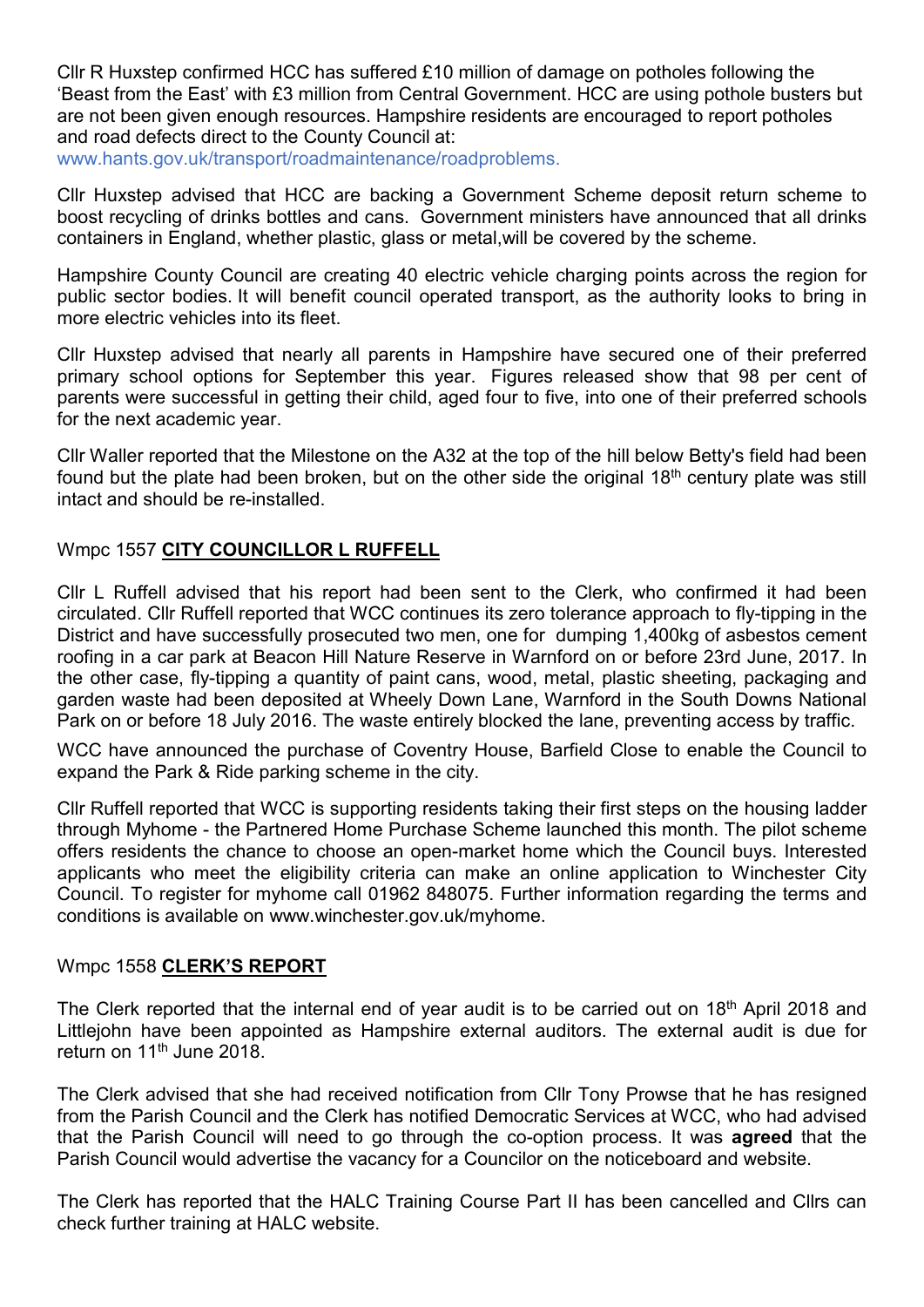The Clerk advised that NALC has circulated their new model standing orders which has been emailed to Councilors for discussion. The Chairman advised that this should be considered and added as an agenda item.

## TO RECEIVE WORKING GROUPS

#### Wmpc 1559 PLANNING

No applications had been listed for consideration, but it was noted that there was a pre-application enquiry on Hall place for storage and a dwelling.

Cllr Waller advised that meetings are to be held on  $7<sup>th</sup>$  May on the Village Design Statement (VDS) ready for the Annual Parish Council Meeting (APM). It was agreed that the VDS group should use a small group email address.

#### Wmpc 1560 FINANCE AND ADMINISTRATION

i) It was agreed that the WMPC data protection policy should be put on the website and that the Clerk should check whether the Parish are registered with ICO. Cllr Over advised that HALC are due to provide further guidance and methods of storing data were discussed as well as a Data Protection Officer.

ii) A grant form was received from the West Meon Theatre Group and it was proposed by Cllr Trenchard and seconded by Cllr Nicholson and agreed that a grant would be awarded of £500.

iii) A request via email has been made by the Scouts for a grant and it was **agreed** that they should complete a grant form and Cllr Waller would inform them of this.

#### iv) Schedule of Payments agreed.

#### Date - End of March 2018

| Ch 300424<br>Ch 300425<br>Ch 300426<br>Ch 300427<br>Ch 300428 | WM village shop<br><b>WM Cricket Club</b><br>R Greenwood Locum<br>M Edwards<br>D Tutt<br>Spoilt                                                                         |                  |       | £1,500.00<br>£340.00<br>£107.80<br>£3,398.22 |
|---------------------------------------------------------------|-------------------------------------------------------------------------------------------------------------------------------------------------------------------------|------------------|-------|----------------------------------------------|
| Ch 300429<br>Ch 300430                                        | Playsafe rubber chippings<br><b>Mant Leisure</b>                                                                                                                        |                  |       | £1,458.00<br>£3,210.00                       |
| Date 17th April 2018                                          |                                                                                                                                                                         |                  |       |                                              |
| Ch 300431<br>Ch 300432<br>Ch 300433                           | <b>HALC training Cllr Over</b><br><b>HALC Membership/NALC Levy</b><br><b>WM Village Hall Hire</b>                                                                       |                  |       | £75.00<br>£288.00<br>£75.40                  |
| Ch 300434<br>Ch 300435<br>Ch 300436<br>Ch 300437              | D Heppell salary<br><b>Expenses Clerk</b><br>D Tutt Replacement cheque<br>C Waller - Light tubes/ starters phone box £14.96<br>Glass for phone box<br>Paint bus shelter | £75.73<br>£10.60 | Total | £71.23<br>£2,315.00<br>£101.29               |